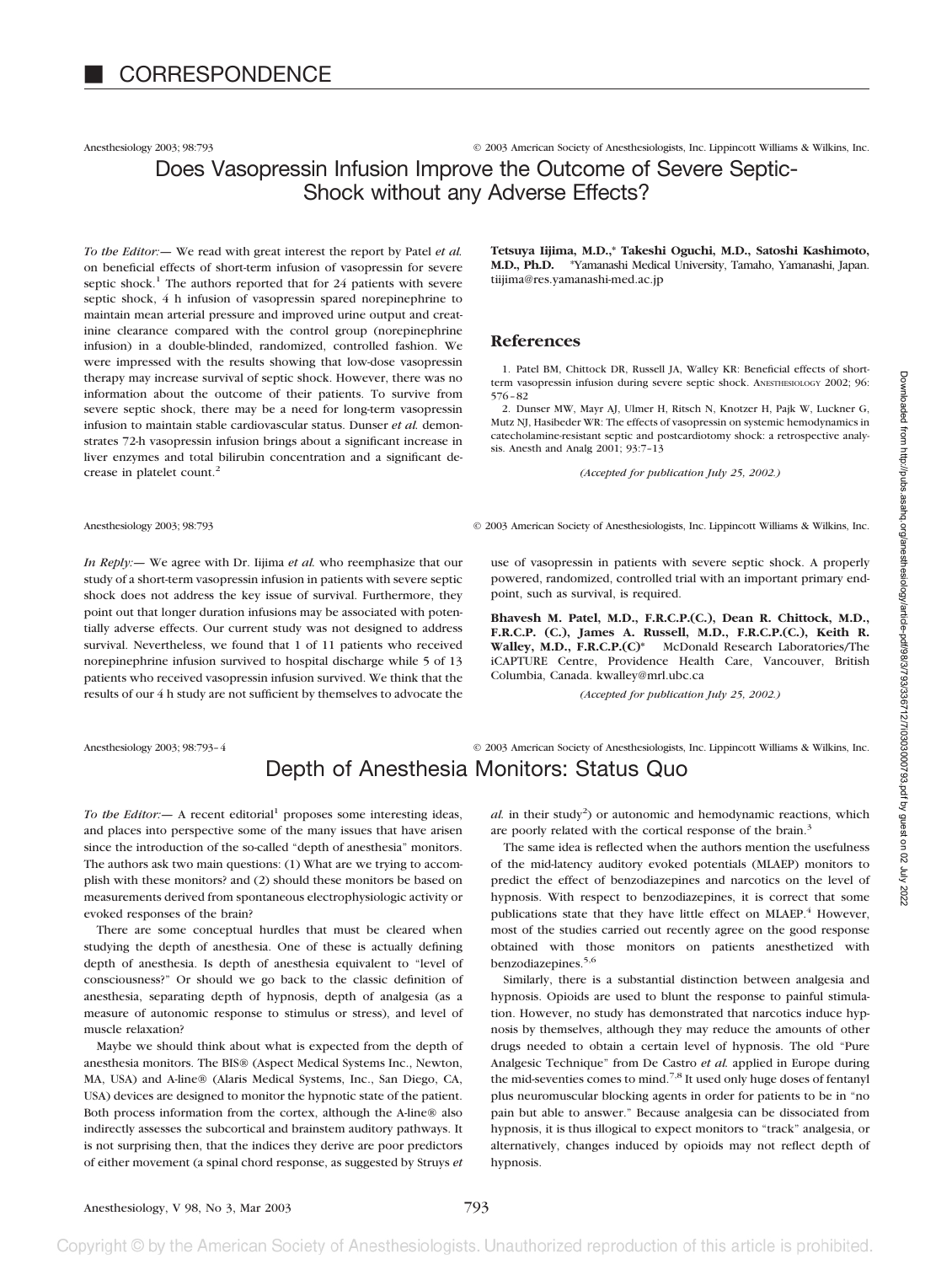We therefore agree with the authors that both of these monitors provide only partial information about the anesthetic state of the patient. While we hope that there may someday be a true depth of analgesia monitor, currently we must use the information provided by depth of hypnosis monitors in combination with other relevant clinical data.

The second question, whether monitors should rely on spontaneous or evoked electrical activity, may actually be unimportant. Different anesthetic drugs act in different areas of the brain with different mediators. We believe that what matters is not whether the signals are spontaneous or evoked, but whether we can determine if the variation of those responses is caused by an increase in the depth of hypnosis brought upon by hypnotic drugs or due to an abolition of stressful stimuli caused by analgesic drugs. Something must also be said about the methods commonly used in most of the studies that analyze the response of the depth of hypnosis monitors. Many of them compare the response of the monitors against clinical signs like the loss of eyelash reflex or the OAA/S scale (Observer's Assessment of Alertness/ Sedation).<sup>9</sup> This is in fact correct, however, it should be pointed out that to assess consciousness using the OAA/S scale, the patient has to be stimulated repeatedly. These stimuli have an effect on their hypnotic state. For example, OAA/S level 3 (which approximately corresponds to a BIS® value of 65 or an A-line® of 30, as in the study by Struys *et al.*<sup>2</sup>) is reached when the patient "responds only after his name is called loudly and/or repeatedly." This loud/repeated calling is a stimulus that could move the patient into a lighter hypnotic state, and the monitors will reflect this change with an increase in the index value. The same can be said when the patient is more deeply asleep, as in OAA/S 2 ("responds only after mild prodding or shaking"). The patient is again stimulated and could "lighten hypnotically." Which monitor value then corresponds to the OAAS/S, the value recorded before or after the stimulus? It could be argued that the value of the monitor should be registered only after the OAA/S level has been assessed. Maybe this helps to explain the overlapping values in the study of Struys *et al.*<sup>2</sup>

*In Reply:—* We thank Dr. Litvan for his thoughtful comments about our recent editorial on the issue of "depth of anesthesia" monitors.<sup>1</sup> We agree that at best these devices should be considered "hypnosis" monitors, because by definition "adequacy of anesthesia" also implies adequate analgesia. The issue of prediction of movement has received considerable interest since Rampil *et al*. showed that an intact brain is not a prerequisite for determination of minimal alveolar concentration (MAC) in rats.<sup>2</sup> However, we feel that the old misconception that blurs these two aspects of anesthesia has now been replaced by a new one: namely that analgesia and hypnosis are entirely separate entities without any interrelation. Several observations suggest that this may not be the case. Patients who remain conversant after a low dose of benzodiazepine do fall asleep when given large doses of opioids; similarly, when opioid levels are moderately high, patients will not respond to verbal command even when propofol or sevoflurane concentrations have decreased to levels that, in isolation, would yield only minimal sedation. We are just scratching the surface of the pharmacodynamic interaction between hypnotics and opioids. Fortunately the issue is now receiving considerable attention in well-designed clinical studies. As Dr. Litvan points out, even the "gold standard" assessment of sedation/hypnosis by verbal or tactile stimuli (Observer's Assessment of Alertness/Sedation) is an example of a measurement instrument affecting the measured variable.

Dr. Litvan seems not to be concerned about whether we should measure spontaneous or evoked cortical electrical activity, as long as the electrophysiological variable that is chosen tracks hypnotic level or anesthetic concentration. Recent data from the UK<sup>3</sup> and Belgium<sup>4</sup> suggest that the MLAER reacts in a different way to a changing anesthetic concentration than does the electroencephalogram. This appar-

Again, we agree with the authors that these devices monitor the hypnotic level and not the depth of anesthesia, which is a much more complex phenomenon. Nevertheless, these devices are a great step forward. Very few of us want to go back to the time when the controversy was, Automatic blood pressure monitoring, or the finger of the anesthesiologist on the patient's radial artery. . .?

**Hector Litvan, M.D.,\* Pilar Paniagua, M.D.** \*Hospital Santa Creu i Sant Pau, Barcelona, Spain. hlitvan@hsp.santpau.es

#### **References**

1. Kalkman CJ, Drummond JC: Monitors of depth of anesthesia, Quo Vadis?. Editorial, ANESTHESIOLOGY 2002; 96:784–7

2. Struys MMRF, Jensen EW, Smith W, Smith NT, Rampil I, Dumortier FJE, et al.: Performance of the ARX-derived auditory evoked potential index as an indicator of anesthetic depth. A comparison with Bispectral index and hemodynamic measures during propofol administration. ANESTHESIOLOGY 2002; 96:803–16

3. Gonheim MM, Block RL, Dhanaraj VJ, Todd MM, Choi WW, Brown CK: Auditory evoked responses and learning and awareness during general anesthesia. Acta Anaesthesiol Scand 2000; 44:133–43

4. Schwender D, Klasing S, Madler C, Pöpel E, Peter K: Effects of benzodiazepines on mid-latency auditory evoked potentials. Can J Anaesthesia 1993; 40: 1148–54

5. Brunner MD, Umo-Etuk J, Sharpe RM, Thornton C: Effect of a bolus dose of midazolam on the auditory evoked response in humans. Br J Anaesth 1999; 82:633–4

6. Hotz MA, Ritz R, Linder L, Scollo-Lavizzari G, Haefeli, WE: Auditory and electroencephalographic effects of midazolam and alpha-hydroxy-midazolam in healthy subjects. Br J Clin Pharmacol 2000; 49(1):72–9

7. De Castro J: Practical applications and limitations of analgesic anesthesia: a review. Acta Anaesthesiol Belg 1976; 27:107–28

8. De Castro J, Paramentier P, Andrieu S: Limits of pure analgesic anesthesia Ann Anesthesiol Fr 1976;17:1071–86

9. Chernik DA, Gillings D, Laine H, Hendler J, Silver JM, Davidson AB, Scwam EM, Siegel JL: Validity and reliability of the Observer's Assessment of Alertness/ Sedation Scale: Study with intravenous midazolam. J Clin Psychopharmacol 1990; 10:244–51

*(Accepted for publication November 13, 2002.)*

Anesthesiology 2003; 98:794–5 © 2003 American Society of Anesthesiologists, Inc. Lippincott Williams & Wilkins, Inc.

ent difference in the slope of the concentration-effect curve may have implications for the usefulness of the monitor at hand. Whereas the BIS® variable appears to begin to increase almost immediately after discontinuation of the hypnotic, the MLAER is likely to remain unchanged until just before the transition from unconsciousness to the awake state. Both response patterns may contain information useful to the clinician.

Finally, we agree that the information derived from a dedicated electroencephalogram or MLAER monitor may represent a step forward in helping the anesthesiologist to titrate anesthetics to the desired level. We also agree that if BIS® or AAI guided titration can serve to decrease unnecessary overdosing then both physiologic stresses and wasteful anesthetic consumption might be avoided. However, we remain unconvinced that there is a magic number that clinicians can "ride" that will simultaneously allow a reduction in anesthetic consumption while at the same time reducing the incidence of intraoperative awareness with explicit recall. In fact, we harbor the concern that the practice of "riding the numbers" might actually have the potential to increase the incidence of awareness, if some very specific threshold, *e.g.*, a BIS® of 60, were applied too aggressively.

**Cor J. Kalkman, M.D., Ph.D.,\* John C. Drummond, M.D., F.R.C.P.C.** \*University Medical Center of Utrecht, Utrecht, The Netherlands. cj.kalkman@anest.azu.nl

#### **References**

1. Kalkman CJ, Drummond JC: Monitors of depth of anesthesia, quo vadis? ANESTHESIOLOGY 2002; 96:784–7

Downloaded from http://pubs.asahq.org/anesthesiology/article-pdf/98/3/798712/70703000793.pdf by guest on 02 July 2022 Downloaded from http://pubs.asahq.org/anesthesiology/article-pdf/98/3/793/336712/7i0303000793.pdf by guest on 02 July 2022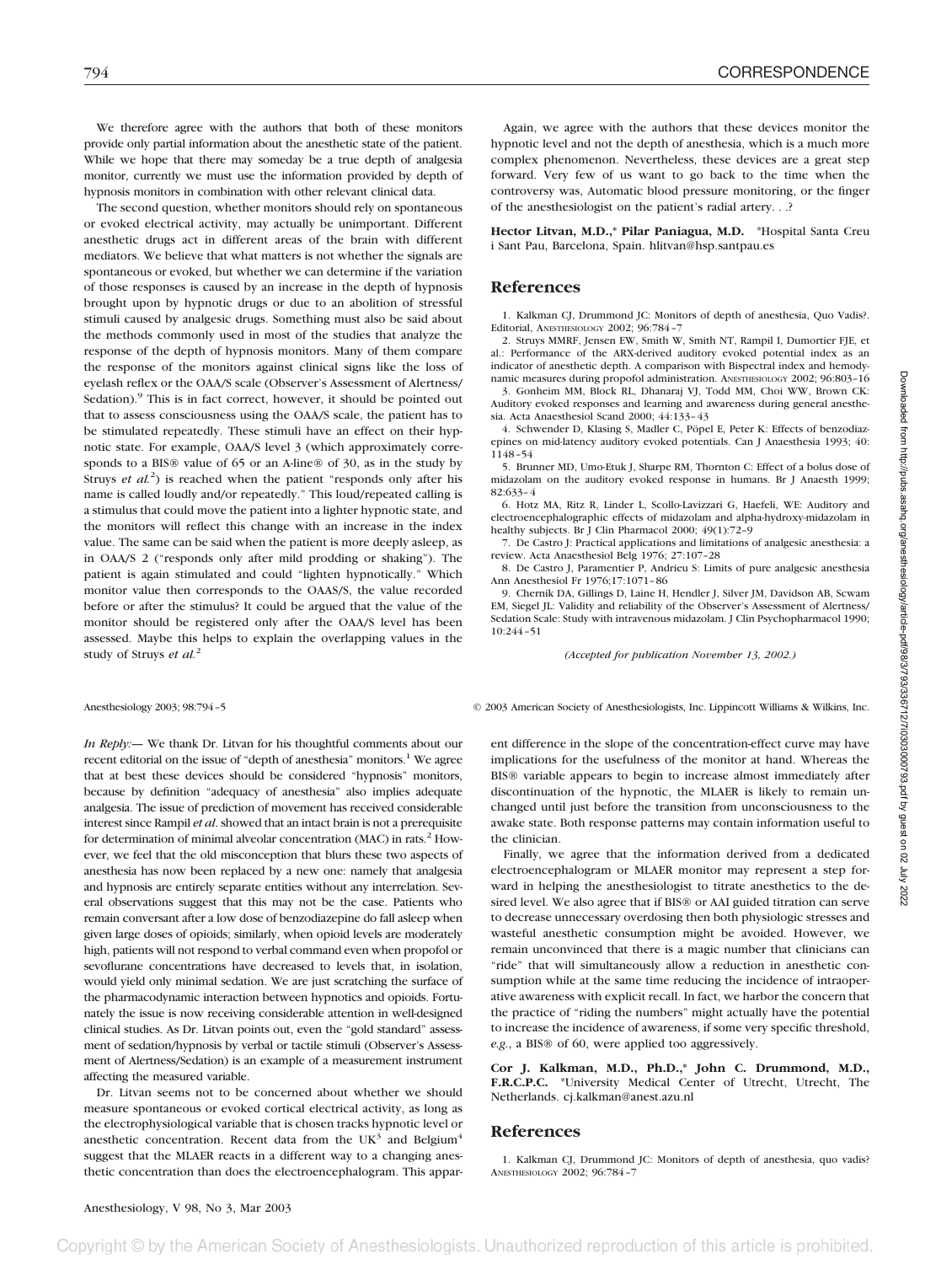2. Rampil IJ: Anesthetic potency is not altered after hypothermic spinal cord transection in rats. ANESTHESIOLOGY 1994; 80:606–10

3. Gajraj RJ, Doi M, Mantzaridis H, Kenny GN: Comparison of bispectral EEG analysis and auditory evoked potentials for monitoring depth of anaesthesia during propofol anaesthesia [see comments]. Br J Anaesth 1999; 82:672–8

4. Struys MM, Jensen EW, Smith W, Smith NT, Rampil I, Dumortier FJ, Mestach

*In Reply:—*We appreciate the comments of Drs. Litvan and Paniagua regarding our article<sup>1</sup> and accompanying editorial.<sup>2</sup> We realize that it is impossible to validate whatever monitor of "anesthetic depth" is used within one study due to the complexity of the phenomenon itself. The hypothesis of our study was based on the concept of anesthetic depth as described by Dr. Glass in a recent editorial in this Journal.<sup>3</sup> He concluded that what is called "general anesthesia" is a process requiring a state of unconsciousness of the brain (produced primarily by the volatile anesthetic or propofol). If only unconsciousness is achieved, a noxious stimulus needs to be inhibited from reaching higher centers (called an arousal reaction). This is achieved by the action of the opiate at opiate receptors within the spinal cord (or, local anesthetics on peripheral nerves, or volatile anesthetics on the spinal cord when administered at concentrations equal to the minimum alveolar concentration (MAC). Previously, I. Kissin<sup>4</sup> already stated that the diversity of pharmacological actions that in combination provide anesthesia make it almost impossible to determine the potency of different actions with one measurement. It has not been our intention to investigate the complete "spectrum of anesthetic depth." Therefore, we only have concluded in our article that both BIS®, AAI and propofol effect-site concentration were accurate indicators for the level of sedation and loss of consciousness (LOC) but poor indicators for predicting response to noxious stimulus. As propofol was given without opiates, a poststimulus arousal reaction was detected at these hypnotic levels too low to block these reactions. Both BIS® and AAI were able to detect these arousal reactions as plotted in figure 9 of our article.

We disagree with Drs. Litvan and Paniagua when they state that the measures of anesthetic depth could have been influenced by the assessments of the OAA/S scale (Observer's Assessment of Alertness/ Sedation) and might explain the overlapping values seen in figure 3 of our study. As described in our methodology and validated by others before,<sup>5</sup> all "electronic" measures were and have to be recorded before the assessment of the clinical scores and could not cause bias in the data. Of course, these clinical assessments were responsible for the poststimulus arousal phenomenon.

Regarding the so-called "overlapping values," Drs Litvan and Paniagua might have been misled by the authors of the editorial.<sup>2</sup> Based on figures  $3A$  and B of our original article,<sup>1</sup> the editorial focuses on an overlap between OAA/S level 3 and 0. Although present, this doesn't explain an overlap between consciousness and unconsciousness, because level 0 of the OAA/S scale measures "no reaction to a trapezius squeeze," being a painful stimulus. We are aware of the potential limits

C, Mortier EP: Performance of the ARX-derived auditory evoked potential index as an indicator of anesthetic depth: a comparison with bispectral index and hemodynamic measures during propofol administration. ANESTHESIOLOGY 2002; 96:803–16

*(Accepted for publication November 13, 2002.)*

Anesthesiology 2003; 98:795 © 2003 American Society of Anesthesiologists, Inc. Lippincott Williams & Wilkins, Inc.

of the OAA/S scale. Below level 2, this scale is only based on reaction to painful stimulus. To avoid bias in our methodology, we have defined LOC as the transition between OAA/S levels 3 and 2. It might have been more correct that the authors of the editorial would have compared OAA/S levels 3 and 2 where nearly no overlap is seen. One has also to realize that the box and whisker plots are not showing Gaussian distributions (!). Because of the asymmetry in the data, some overlap in the figures doesn't have to result in an equal amount of overlap in the population. In their editorial, the authors conclude, "many patients with BIS scores between 50 and 60 must have been responsive to voice command or to minimal prodding or shaking." They have not followed our interpretation of LOC because "minimal prodding or shaking" is defined as OAA/S level 2 (being "nonresponsive" or "unconscious"). They also have not interpreted figure 7 of our article, otherwise they should have observed that only two patients had a conscious level at BIS® levels lower than 60 (also observable in table 5). One lost consciousness at a BIS® level of 55 and the last one at 53. As also seen in figure 7, the overlap in values originates more in the unconscious than in the conscious data. This means that these monitors of anesthetic depth lose power in the indication of a too excessive level of hypnosis, making the complete reasoning of this editorial questionable.

**Michel M.R.F. Struys, M.D., Ph.D.,\* Eric P. Mortier, MD, D.Sc.** \*Ghent University, Gent Belgium. michel.struys@rug.ac.be

#### **References**

1. Struys MM, Jensen EW, Smith W, Smith NT, Rampil I, Dumortier FJ, Mestach C, Mortier EP: Performance of the ARX-derived auditory evoked potential index as an indicator of anesthetic depth: a comparison with bispectral index and hemodynamic measures during propofol administration. ANESTHESIOLOGY 2002; 96:803–16

2. Kalkman C, Drummond J: Monitors of Depth of Anesthesia, Quo Vadis? (editorial). ANESTHESIOLOGY 2002; 96:784–6

3. Glass PS: Anesthetic drug interactions: an insight into general anesthesia–its mechanism and dosing strategies (editorial). ANESTHESIOLOGY 1998; 88:5–6

4. Kissin I: General anesthetic action: an obsolete notion? (editorial). Anesth Analg 1993; 76:215–8

5. Katoh T, Suzuki A, Ikeda K: Electroencephalographic derivatives as a tool for predicting the depth of sedation and anesthesia induced by sevoflurane. ANESTHESIOLOGY 1998; 88:642–50

*(Accepted for publication November 13, 2002.)*

Anesthesiology 2003; 98:795–6 © 2003 American Society of Anesthesiologists, Inc. Lippincott Williams & Wilkins, Inc.

### Anesthesia Should Not Be Blamed for All Perioperative **Complications**

*To the Editor:—* With great interest, we read the article by Newland *et al.*<sup>1</sup> reporting the incidence of anesthesia-related cardiac arrests in their department over a 10-yr period. Unfortunately, several drawbacks may invalidate the conclusions of this study. We would have liked to know more details on the factors that led to cardiac arrest in each of the fifteen reported cases.

First of all, we do not know who provided the anesthesia. As

Biboulet *et al*. <sup>2</sup> point out in their study, human error has been considered the leading factor contributing to anesthesia-related cardiac arrest. It is important to know if an experienced anesthesiologist or only a trainee was involved in these cases.

The following cases illustrate the difficulty in deciding whether a cardiac arrest is caused by anesthesia or not: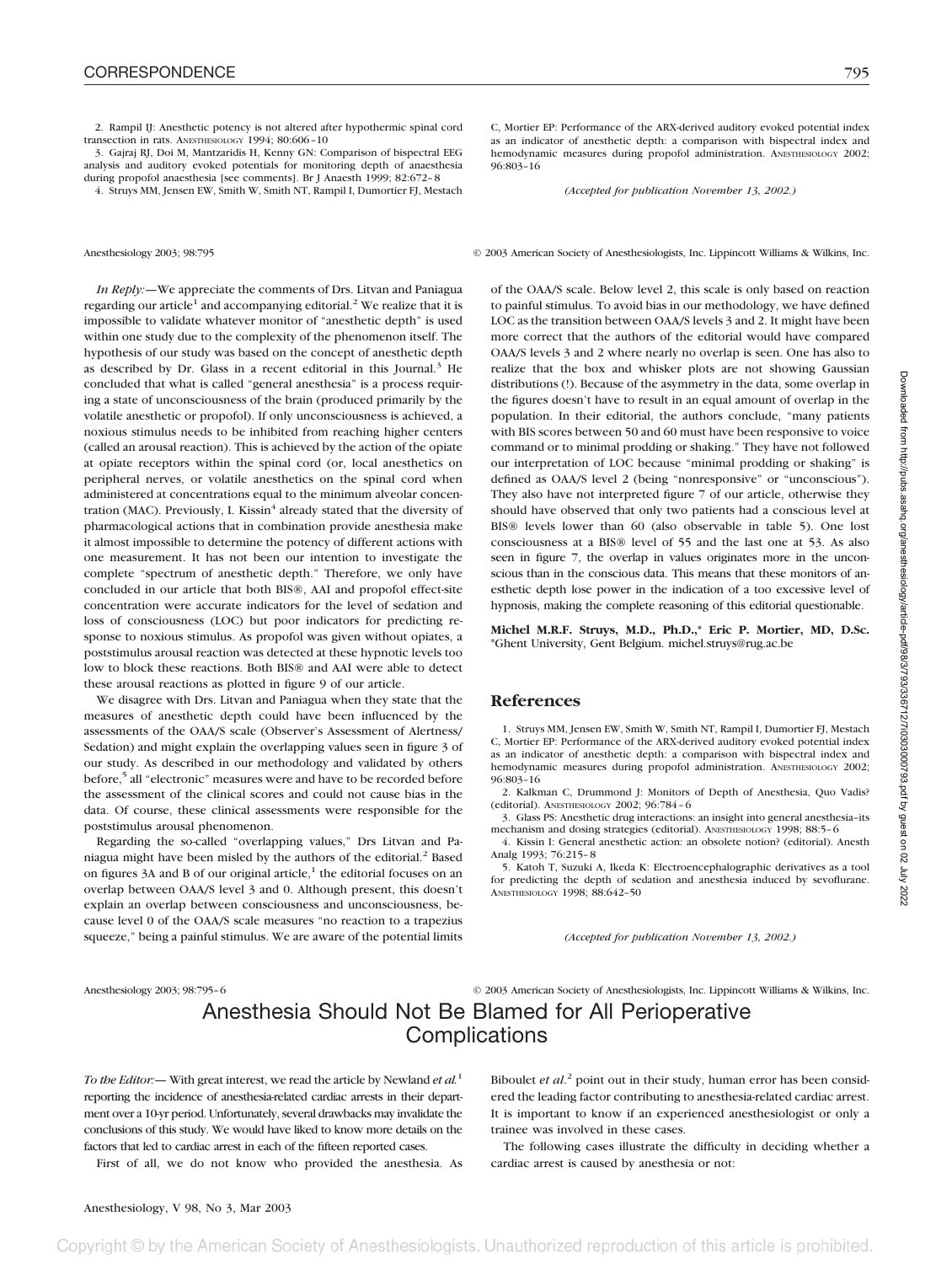### *Patients 1 and 7*

It is inconceivable that administration of an overdose of morphine postoperatively in the PACU may lead to cardiac arrest. The close monitoring available in the PACU should have prevented it. If it occurred because the nurse did not monitor the patient according to normal standards, then it cannot be attributable to anesthesia.

### *Patient 15*

In a 65-yr-old patient, ASA physical status III, 1 mg of midazolam led to cardiac arrest? We are not able to even imagine a mechanism responsible for this complication in an elective patient. Did this patient get another drug instead of midazolam?

### *Patients 6 and 8*

An "unknown" or "probable" vagal reaction should not have been included in this group of patients. Moreover, cardiac arrest occurred in the pediatric intensive care unit (PICU) where many other factors might have been involved.

#### *Patient 14*

During the procedure of implantable cardioverter-defibrillator (ICD) placement, there are always times when ventricular fibrillation is induced as a test. Other arrhythmias may occur during the placement of

the ICD leads through a central vein. A cardiac arrest resulting from this procedure should be surgery-related and not anesthesia-related.

#### *Patient 11*

What led to this postoperative myocardial infarction? Hypotension, tachycardia, hypoxia. . ..? This important information is missing.

The few mentioned examples highlight how difficult it is to attribute a cardiac arrest to anesthesia. A more detailed description of the cases would have given the readers a better notion of the real incidence of this complication.

**Alexander Avidan, M.D., Yaacov Gozal, M.D.\*** \*Hadassah University Hospital, Jerusalem, Israel. gozaly@md2.huji.ac.il

#### **References**

1. Newland MC, Ellis SJ, Lydiatt CA, Peters R, Tinker JH, Romberger DJ, Ullrich FA, Anderson JR: Anesthetic-related cardiac arrest and its mortality: A report covering 72,959 anesthetics over 10 years from a US teaching hospital. ANESTHE-SIOLOGY 2002; 97:108–115

2. Biboulet P, Aubas P, Dubourdieu J, Rubenovitch J, Capdevilla X, d'Hathis F: Fatal and non-fatal cardiac arrests related to anesthesia. Can J Anesth 2001; 48:326–332

*(Accepted for publication November 14, 2002.)*

Anesthesiology 2003; 98:796 © 2003 American Society of Anesthesiologists, Inc. Lippincott Williams & Wilkins, Inc.

*In Reply:—*We thank Drs. Avidan and Gozal for their interest in our article reporting on anesthetic-related cardiac arrest and its mortality.<sup>1</sup> They are concerned that lack of detail about the fifteen reported cardiac arrests we determined to be attributable to anesthesia may invalidate the conclusion of the study, namely that our results more accurately reflect the risk of perioperative cardiac arrest and the real risk of anesthesia. Our study design was to prepare a case abstract from data obtained from the medical records using a standardized data collection form and submitting this abstract to a study commission. Using this information the study commission then judged whether anesthesia was attributable or contributory to the cardiac arrest. The fifteen cases exemplify the study commission's best judgment. Privacy and other considerations preclude provision of additional case details.

The question of who provided anesthesia care was raised. As noted in our article, anesthesia was provided by faculty, residents, and certified registered nurse anesthetists. It was our practice that an anesthesia faculty member was immediately available and responsible for every case.

To address concerns if a relative overdose of narcotic can lead to cardiac arrest in the PACU or the patient's room, the study commission judged that it could, based on the information available to them, and that the anesthesia provider was responsible or contributory. Neither event was related to nursing care.

In the case of the 65-yr-old patient, ASA physical status III who received 1 mg of midazolam as premedication and went on to cardiac arrest in the ambulatory surgical unit, these events did occur and the patient had not received any additional drugs prior to the arrest. The patient did have a complex medical history and had undergone several major operations in the past.

The two cases attributed to probable vagal reaction occurred with an anesthesia provider in attendance (even in the pediatric intensive care unit shortly after transport from the operating suite) and recovered uneventfully. No other cause could be determined.

Because general anesthesia is used in cases for AICD placement it is possible for dysrhythmias to occur related to anesthesia and before any placement of leads or elective induction of cardiac arrest.

Last, based on the information available to the study commission, it was their judgment that anesthesia was contributory to the perioperative myocardial infarction.

We would encourage other investigators and institutions to do similar studies of their patients receiving anesthesia and report the findings. In the future perhaps a national database, gathering information from each institution, will allow comparison between institutions as well as provide national statistics that are meaningful and accurate.

**Myrna C. Newland, M.D.,\* John H. Tinker, M.D.** \*University of Nebraska Medical Center, Omaha, Nebraska. mnewland@unmc.edu

#### **Reference**

1. Newland MC, Ellis SJ, Lydiatt CA, Peters KR, Tinker JH, Romberger DJ, Ullrich FA, Anderson JR: Anesthetic-related cardiac arrest and its mortality: A report covering 72,959 anesthetics over 10 years from a US teaching hospital. ANESTHESIOLOGY 2002; 97:108–15

*(Accepted for publication November 14, 2002.)*

Anesthesiology 2003; 98:796–7 © 2003 American Society of Anesthesiologists, Inc. Lippincott Williams & Wilkins, Inc. Anesthetic Preconditioning: Target the Right Patients

*To the Editor:—* Perhaps the greatest shortcoming in our specialty is that anesthesia has little or no direct therapeutic benefit for the patients for whom we care. Over the years our specialty has diversified into fields such as critical care, pain management, patient safety, and quality assurance, all of which involve the therapeutic management of patients. Thus, the recent observations that certain anesthetics may possess therapeutic effects<sup>1</sup> is greeted with pleasure by most of us. However, we must remember that these anesthetics (in particular the volatile agents) have been in use for years and that their administration has never been demonstrated to decrease morbidity or mortality. $2.3$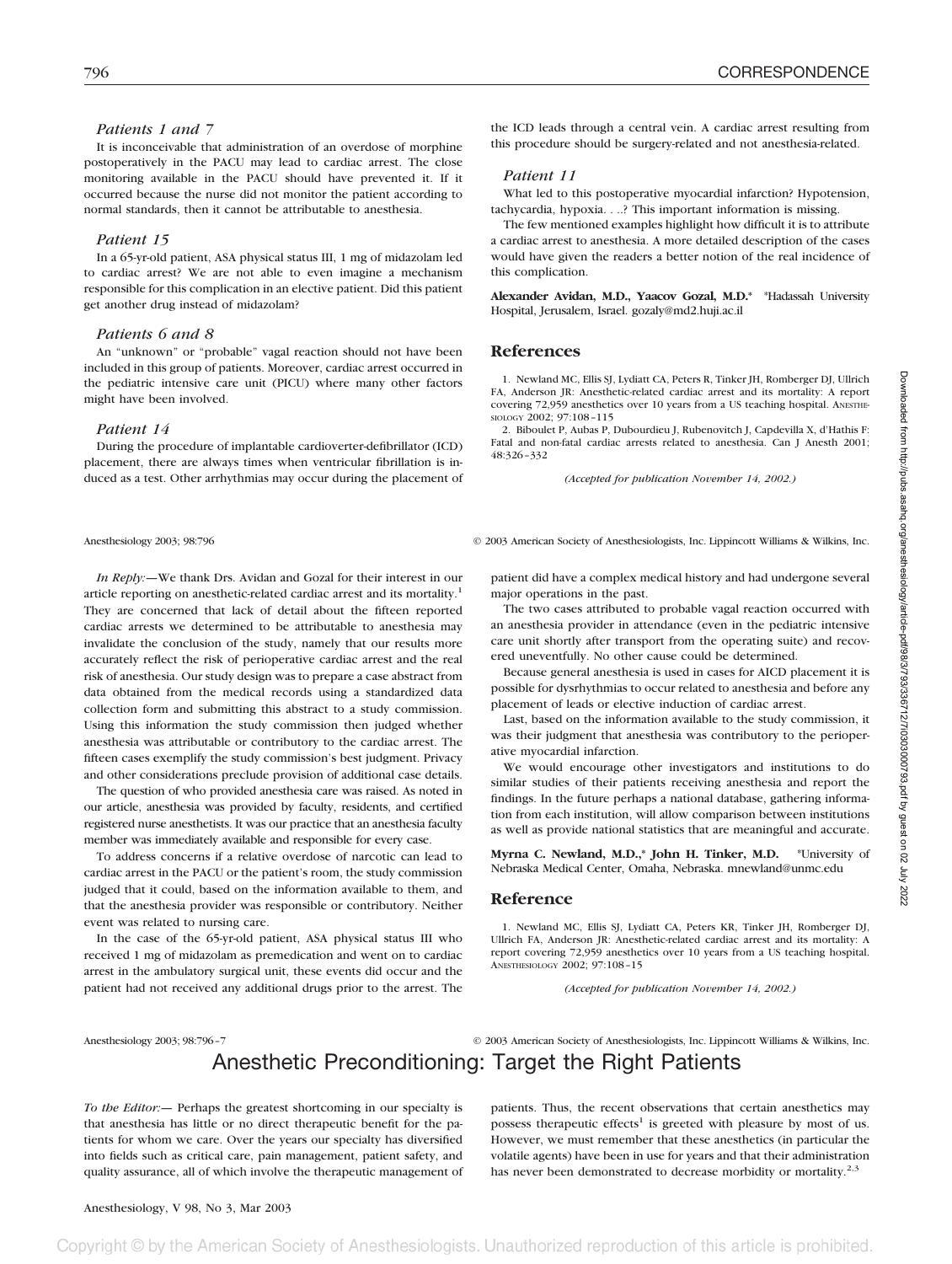Warltier *et al.* in their editorial<sup>1</sup> suggest that the anecdotal suggestions of a reduced frequency of ischemic events and pharmacological or mechanical support after cardiac surgery is caused by the "relatively greater use of volatile anesthetics" because these agents posses cardioprotective properties.

However, cardiac surgery appears an inappropriate field in which to study this question. Aortic clamping and unclamping are dependent on the surgeon (intentional or unintentional ischemic preconditioning) and the array of cardioplegia cocktails, anterograde, retrograde, continuous, intermittent, cold, warm perfusia, and so on, are but a few of the factors that affect outcome and are difficult to control. Thus, to demonstrate the clinical benefits of anesthetic preconditioning, the study of high-risk surgical patients undergoing noncardiac surgery procedures appears potentially more fruitful.

*In Reply:—* We read with considerable interest the letter of Dr. D'Attellis concerning our recent editorial about anesthetic preconditioning (APC)<sup>1</sup>. Importantly, Dr. D'Attellis correctly notes that volatile anesthetics have been used for decades, but have never been shown to reduce morbidity, mortality, or adverse cardiac events, especially in patients undergoing coronary artery bypass graft (CABG) surgery. He emphasizes that many variables affect the extent of ischemia during cardiac surgery, and these factors may confound interpretation of results of studies conducted in this patient population. He further suggests that clinical investigations to assess the impact of APC in high-risk patients undergoing noncardiac surgery may be preferable to studies conducted on patients undergoing CABG.

Dr. D'Attellis' comments certainly have merit. The array of cardioplegia cocktails, the adequacy of myocardial protection, the presence or absence of cardiopulmonary bypass, the duration of aortic crossclamping, and, of course, the technical success of the surgical anastomoses all represent factors that may diminish the relative impact of APC. This complex picture may represent a potential reason why previous studies of CABG patients have been unable to demonstrate the clear benefits of volatile anesthetics. However, there may be several other reasons as well. The use of sulfonylurea oral hypoglycemic agents for the treatment of adult-onset diabetes mellitus is common in patients with coronary artery disease. These drugs are known to inhibit the ATP-dependent potassium channel, an important component of the signal transduction cascade responsible for APC.<sup>2</sup> Recently, results from our laboratory<sup>3</sup> have also shown that the adequacy of control of blood glucose concentration affects APC. High blood glucose concentrations antagonize APC in the presence and absence of diabetes. To complicate matters further, morphine was often used as an anesthetic adjuvant for patients undergoing CABG surgery before the widespread use of synthetic opioids. Morphine also exerts direct cardioprotective effects that are potentiated by volatile anesthetics.<sup>4</sup> Factors such as these may be controlled in a prospective clinical trial to determine if volatile anesthetics are truly beneficial in patients with **Nicola D'Attellis, M.D.** Hôpital Européen Georges Pompidou, Paris, France. Nicola.D-Attellis@hop.egp.ap-hop-paris.fr

#### **References**

1. Warltier DC, Kersten JR, Pagel PS, Gross GJ: Anesthetic preconditioning: Serendipity and science. ANESTHESIOLOGY 2002; 97(1):1-3

2. Slogoff S, Keats AS: Randomized trial of primary anesthetic agents on outcome of coronary artery bypass operations. ANESTHESIOLOGY 1989; 70:179–88 3. Tuman KJ, McCarthy RJ, Spiess BD, DaValle M, Dabir R, Ivankovich AD: Does choice of anesthetic agent significantly affect outcome after coronary artery surgery? ANESTHESIOLOGY 1989; 70:189–98

*(Accepted for publication November 17, 2002.)*

Anesthesiology 2003; 98:797 © 2003 American Society of Anesthesiologists, Inc. Lippincott Williams & Wilkins, Inc.

coronary artery disease but are difficult to even assess in retrospective studies.

The use of patients with coronary artery disease undergoing noncardiac surgery for future clinical studies of APC in humans certainly deserves consideration, but is also potentially problematic. The perioperative use of (beta<sub>1</sub>-adrenoceptor antagonists is a new standard of care, and coronary revascularization before other surgical procedures may limit or completely eliminate the frequency and extent of subsequent ischemic events. Thus, the classic "patient with coronary artery disease undergoing noncardiac surgery" population described in older studies is dwindling as a result of aggressive perioperative management of ischemic heart disease. Myocardial protection produced by volatile anesthetics should ideally be assessed by mortality related to cardiac events. Such outcome data would require a large number of patients but such difficulties are not insurmountable. Clinical investigation of APC in a large patient population with or at risk for coronary artery disease should be undertaken.

**David C. Warltier, M.D., Ph.D.,\* Judy R. Kersten, M.D., Paul S. Pagel, M.D., Ph.D., Garrett J. Gross, Ph.D. \***Medical College of Wisconsin, Milwaukee, Wisconsin. cknapp@mcw.edu

#### **References**

1. Warltier DC, Kersten JR, Pagel PS, Gross GJ: Anesthetic preconditioning: Serendipity and science. ANESTHESIOLOGY 2002: 97(1):1-3

2. Kersten JR, Schmeling TJ, Pagel PS, Gross GJ, Warltier DC: Isoflurane mimics ischemic preconditioning via activation of K<sub>ATP</sub> channels: Reduction of myocardial infarct size with an acute memory phase. ANESTHESIOLOGY 1997; 87: 361–70

3. Kehl F, Krolikowski JG, Mraovic B, Pagel PS, Warltier DC, Kersten JR: Hyperglycemia prevents isoflurane-induced preconditioning against myocardial infarction. ANESTHESIOLOGY 2002; 96:183–8

4. Ludwig LM, Gross GJ, Kersten JR, Pagel PS, Warltier DC: Morphine enhances pharmacological preconditioning by isoflurane: Role of mitochondrial KATP channels and opioid receptors. ANESTHESIOLOGY 2003; 98:705–11

*(Accepted for publication November 17, 2002.)*

Anesthesiology 2003; 98:797–8 © 2003 American Society of Anesthesiologists, Inc. Lippincott Williams & Wilkins, Inc.

### Continuous Spinal Anesthesia Redux

*To the Editor:* - The article by Malinovsky *et al.* was quite interesting.<sup>1</sup> I am writing not because of any criticism of the paper, but to revisit the issues of lidocaine neurotoxicity, "transient radicular irritation (TRI)," and continuous spinal anesthesia.

The portions of Malinovsky's paper that refer to lidocaine show once again that intrathecal 5% lidocaine can be neurotoxic. The neurotoxicity of lidocaine in animals has recently and very nicely been reviewed.2 There is no question that in some circumstances lidocaine can damage the spinal cord of patients during spinal or epidural anesthesia.3–8

More controversial is the TRI that occurs after otherwise uncomplicated single injection lidocaine spinal anesthesia. It is my opinion that TRI is a manifestation of lidocaine neurotoxicity. Others believe that because TRI is self-limited (lasting only a few days) that it is not toxic.<sup>9</sup>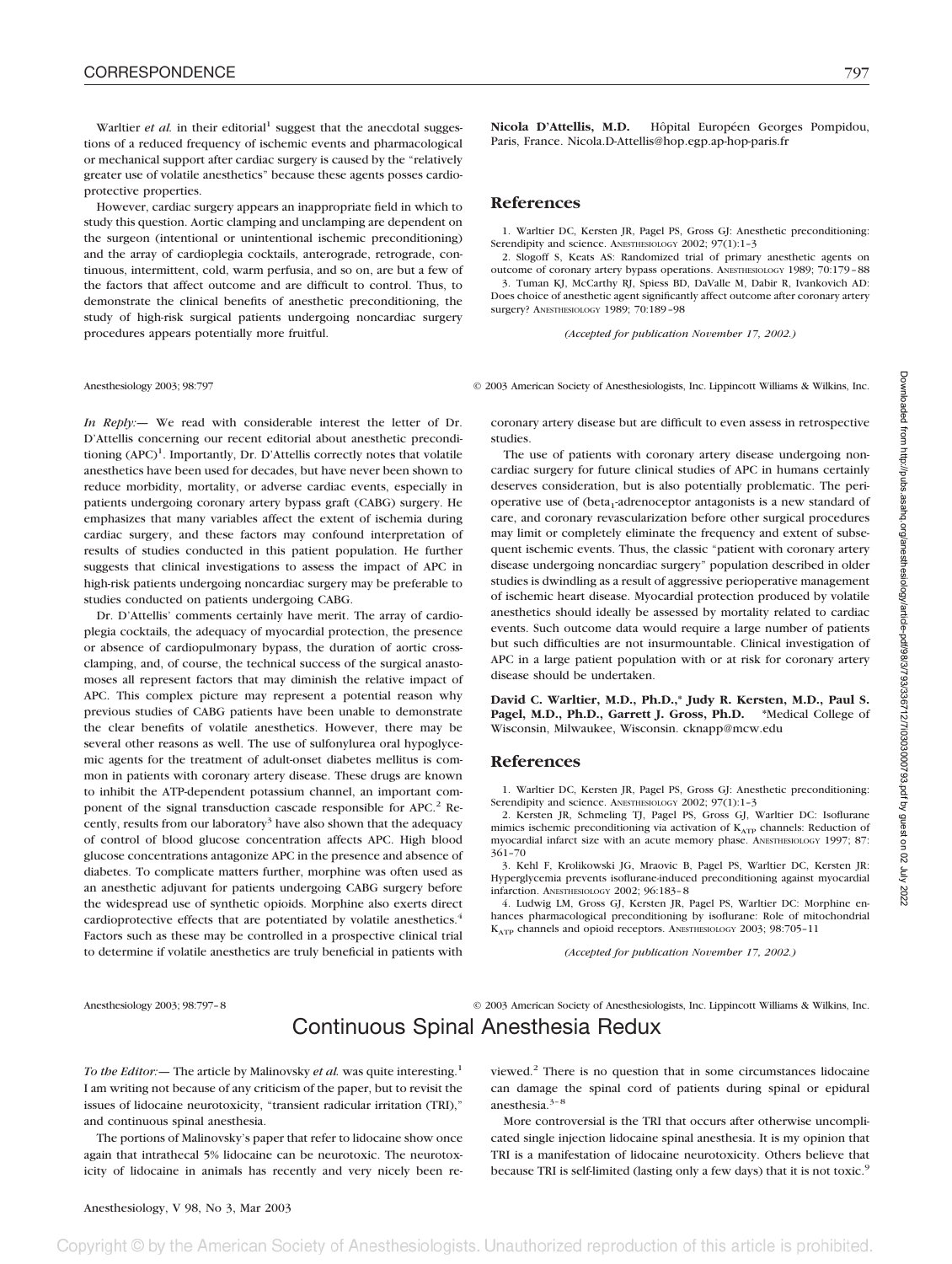But, Malinovsky *et al.* found in their study that while only two of ten rabbits injected with lidocaine showed "behavioral disturbances," at least four (maybe all, but this is unclear from the paper) of the ten lidocaine-treated rabbits had neural histopathologic changes:

"Rabbits receiving intrathecal 5% lidocaine presented with signs of local neurotoxicity. Two rabbits presented with areas of loss of myelin or with necrosis in spinal cord and two others presented with axonal degeneration, endoneuronal edema, and perivascular lymphocytosis infiltration in spinal nerves."

This raises the important question of whether something similar is happening with TRI. While TRI patients have no long-lasting symptoms or "behavioral changes," other than pain and dysesthesias for a few days, do they have axonal degeneration, endoneural edema, and perivascular lymphocytosis infiltration like Malinovsky's rabbits?

The reams of publications that followed the reports of cauda equina syndrome associated with continuous spinal anesthesia<sup>4,5</sup> fail to show that spinal microcatheters caused the neural injury, *per se*. In fact, cauda equina syndrome has since been reported after single shot spinal anesthesia<sup>7,8</sup> and accidental intrathecal injection with intended epidural anesthesia.<sup>5,6</sup> The cause is the injection of large amounts or poor distribution of certain neurotoxic local anesthetics (principally lidocaine and tetracaine). Yet, there is still a ban on the use of spinal microcatheters, and the method of continuous spinal anesthesia (with larger catheters) has essentially been eliminated from the anesthesiologist's armamentarium.

This is too bad, because epidural anesthesia is the only alternative. When compared with continuous spinal anesthesia, epidural anesthesia is more difficult to perform, requires the use of much larger doses of local anesthetics and narcotic, which increases the risks for systemic toxicity, and it is less reliable. In fact, nearly 30% of epidural anesthetics used for postoperative analgesia have problems.<sup>10</sup> Furthermore, the target for the drugs injected epidurally is in the intrathecal space. Doesn't it make more sense to make the injection where the receptors are and avoid the barriers that diminish effectiveness?

Continuous spinal anesthesia is a valuable technique. I believe it

deserves another chance. The reams of publications that I mention herein demonstrate that continuous spinal anesthesia can be safe. We need only avoid lidocaine and tetracaine, use isobaric solutions whenever possible, and avoid repeated injections when the desired effect is not achieved after injecting an amount that would be sufficient with the single shot method.

**Donald H. Lambert, Ph.D., M.D.** Professor of Anesthesiology, Boston University School of Medicine, Anesthesia Associates of Massachusetts, Westwood, Massachusetts, and Boston University Medical Center, Boston, Massachusetts. donlam@sover.net.

#### **References**

1. Malinovsky JM, Charles F, Baudrimont M, Pereon Y, Le Corre P, Pinaud M, Benhamou D: Intrathecal ropivacaine in rabbits: Pharmacodynamic and neurotoxicologic study. ANESTHESIOLOGY 2002; 97:429–35

2. Johnson ME: Research Update: In Vitro Assessment of Local Anesthetic Neurotoxicity, ASRA Newsletter, 2002

3. Schell RM, Brauer FS, Cole DJ, Applegate RL II: Persistent sacral nerve root deficits after continuous spinal anaesthesia. Can J Anaesth 1991; 38:908–11

4. Rigler ML, Drasner K, Krejcie TC, Yelich SJ, Scholnick FT, DeFontes J, Bohner D: Cauda equina syndrome after continuous spinal anesthesia. Anesth Analg 1991; 72:275–81

5. Drasner K, Rigler ML, Sessler DI, Stoller ML: Cauda equina syndrome following intended epidural anesthesia. ANESTHESIOLOGY 1992; 77:582–5

6. Cheng AC: Intended epidural anesthesia as possible cause of cauda equina syndrome. Anesth Analg 1994; 78:157–9

7. Gerancher JC: Cauda equina syndrome following a single spinal administration of 5% hyperbaric lidocaine through a 25-gauge Whitacre needle. ANESTHESI-OLOGY 1997; 87:687–9

8. Loo CC, Irestedt L: Cauda equina syndrome after spinal anaesthesia with hyperbaric 5% lignocaine: A review of six cases of cauda equina syndrome reported to the Swedish Pharmaceutical Insurance 1993–1997. Acta Anaesthesiol Scand 1999; 43:371–9

9. Pollock JE, Liu SS, Neal JM, Stephenson CA: Dilution of spinal lidocaine does not alter the incidence of transient neurologic symptoms. ANESTHESIOLOGY 1999; 90:445–50

10. Ready LB: Acute pain: Lessons learned from 25,000 patients. Reg Anesth Pain Med 1999; 24:499–505

*(Accepted for publication November 19, 2002).*

### Anesthesiology 2003; 98:798 © 2003 American Society of Anesthesiologists, Inc. Lippincott Williams & Wilkins, Inc. A Preventable Cause of Brachial Plexus Injury

*To the Editor:—*The article by Coppieters *et al.*, "Positioning in Anesthesiology Toward a Better Understanding of Stretch-Induced Perioperative Neuropathies"<sup>1</sup> was enlightening. We thought the readers of ANESTHESIOLOGY might also be interested in a preventable cause of perioperative brachial plexus injury—operating room (OR) armboard malfunction.

A 66-yr-old, ASA 3, man was scheduled for abdominal-perineal resection. The patient's arm was secured to the armboard with a Velcro strap; the arm was abducted approximately 75°. After general anesthesia was induced in the supine position, he was repositioned for the surgical procedure. During repositioning, when the patient was moved caudally on the OR table, the armboard on which the patient's left arm was secured fell. Even though the incident was witnessed and the patient's arm was immediately supported, the weight of the OR armboard, about 3 kg, transiently pulled on the patient's left arm.

The operation proceeded uneventfully. Upon awakening, however, the patient complained of left arm numbness and weakness. Examination revealed neurologic deficits in the left C5–C7 nerve roots; 0/5 arm flexion, 2/5 arm extension, 2/5 hand grip, and numbness of the fingertips. One month after the event, an EMG/NCV study showed acute denervation of the left C5–6 nerves. With treatment, the pa-

tient's left arm sensation and function returned and matched his right arm in 24 months.

Inspection of the OR armboard revealed that the metal bracket which contacted the OR table rail system was damaged, resulting in an insecure connection. Inspection of all armboards in the OR disclosed four damaged armboards. These damaged armboards were removed from the OR.

We recommend that the readers of ANESTHESIOLOGY inspect the OR armboards that they use. When attaching or manipulating an armboard, we suggest that it is a good idea to test the armboard's security by gently leaning on the armboard and attempting to move the armboard out of position, before securing the patient's arm to the armboard.

**David H. Wong, Pharm.D., M.D.,\* Michael G. Ward, M.D.** Veterans Affairs, Long Beach Healthcare System, and University of California at Irvine, Irvine, California. david.wong@med.va.gov

#### **Reference**

1. Coppieters MW, Van De Velde M, Stappaerts KH: Positioning in anesthesiology: Toward a better understanding of stretch-induced perioperative neuropathies. ANESTHESIOLOGY 2002; 97:75–81

Support was provided solely from institutional and/or departmental sources. *(Accepted for publication October 28, 2002.)*

Convright © by the American Society of Anesthesiologists. Unauthorized reproduction of this article is prohibited